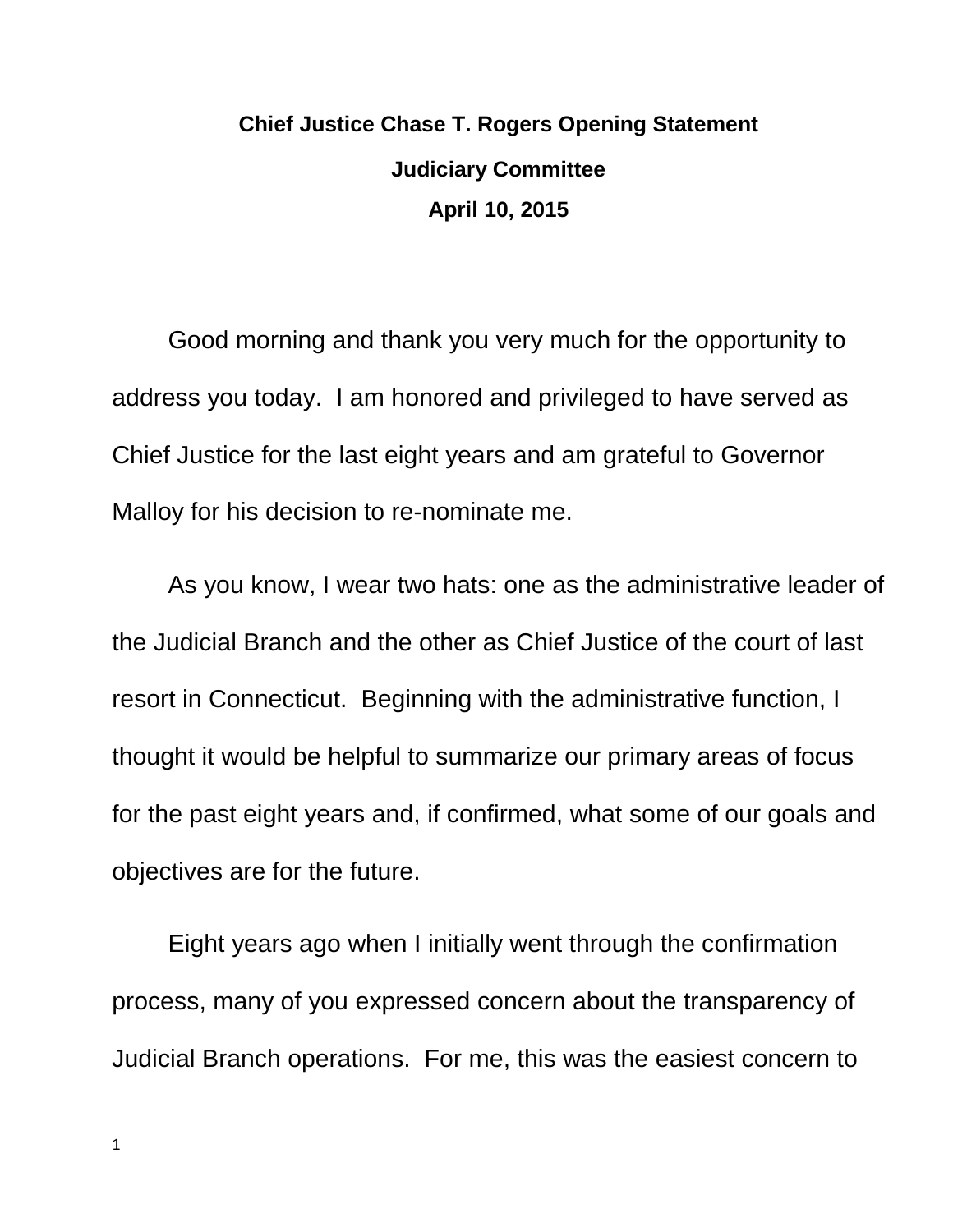address because my view of the Branch has always been that we can take great pride in how we conduct our judicial functions both in and out of the courtrooms.

When I appeared before this Committee in 2007, I wholeheartedly endorsed many of the initiatives already underway to enhance openness in the Branch. Since then, we have continued to find ways to make our courts more transparent and open. Let me give you just a few examples.

- To enhance accountability, we have opened our meetings to the public and have expanded court rules to facilitate cameras in our courtrooms so that the public can see their justice system at work on a daily basis at the Superior Court, Appellate Court and Supreme Court.
- We have used our website to increase the amount of information that is readily available for free to the public.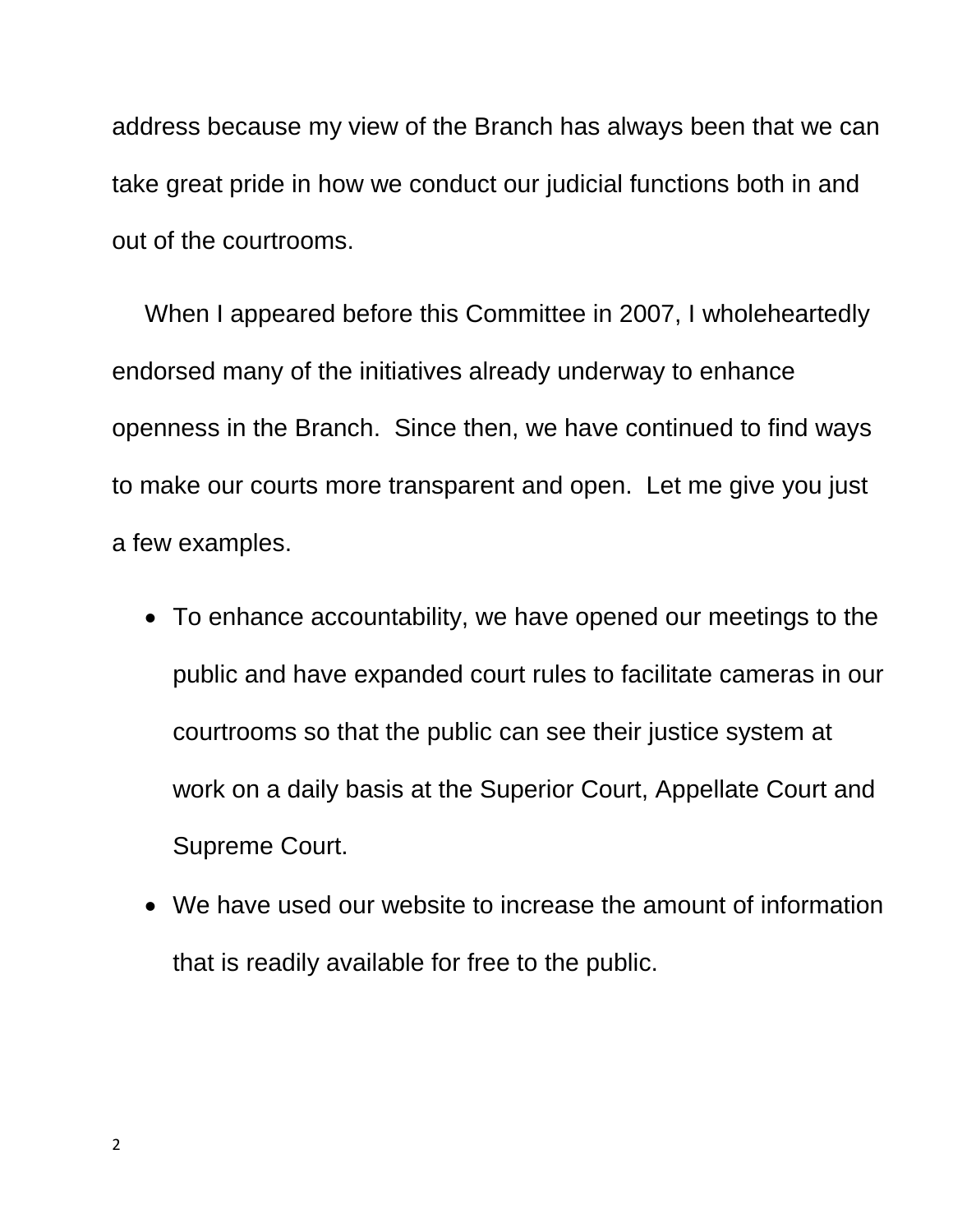- o For example, all disclosable documents in civil cases with a return date on or after January 1, 2014 are now available to the public online.
- In order to educate people regarding pending legal matters, the Supreme and Appellate Courts now have a case look-up section on the Judicial Branch's website that allows any member of the public to access briefs at no cost.

In addition to our transparency efforts, we have strengthened our commitment to access to justice. By way of background, soon after I was appointed Chief Justice in 2007, we developed a long-term strategic plan that would serve as a clear blueprint for the future. The plan's overlapping five goals are access to justice, addressing the need of changing demographics, delivery of services, collaboration with other branches and accountability. The initial focus of this plan was to make sure we were providing the best possible service to all of our stakeholders thereby ensuring continued confidence in the judicial system. As part of this plan, just like on the national level, we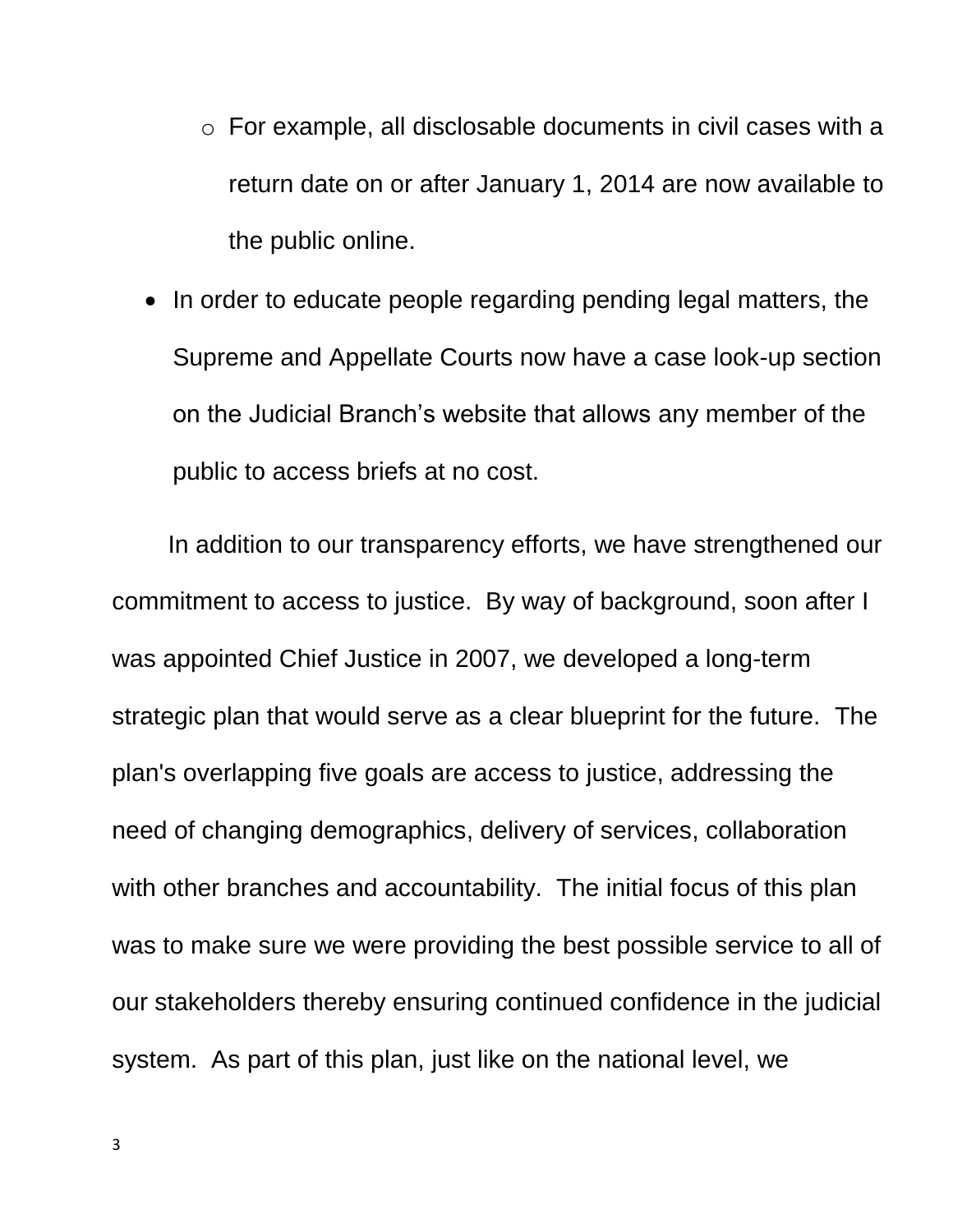recognized the ever-increasing number of self-represented parties in Connecticut (25 percent in civil matters and 85 percent in family cases). Because of this self-representation trend, we made a firm commitment to do everything we could to make sure individuals representing themselves also have meaningful access to justice. I would say that *if* there is one overarching theme it is that the Judicial Branch is committed to providing access to justice for everyone who comes into contact with our court system. If people can't speak the same language as a clerk, don't know what forms to fill out or simply don't know what the purpose of a hearing is, what hope can we have that justice will be served in their matters? To ensure that everyone has access to justice, we have made hundreds of improvements to Judicial Branch programs, many of them focused on the intelligent use of technology. I am, therefore, extremely proud to say that the Connecticut judicial system was recently recognized as No. 1 among the 50 states in its commitment to providing access to justice by the National Center for Access to Justice. Only the District of Columbia scored higher. I was also honored to be asked to speak at a White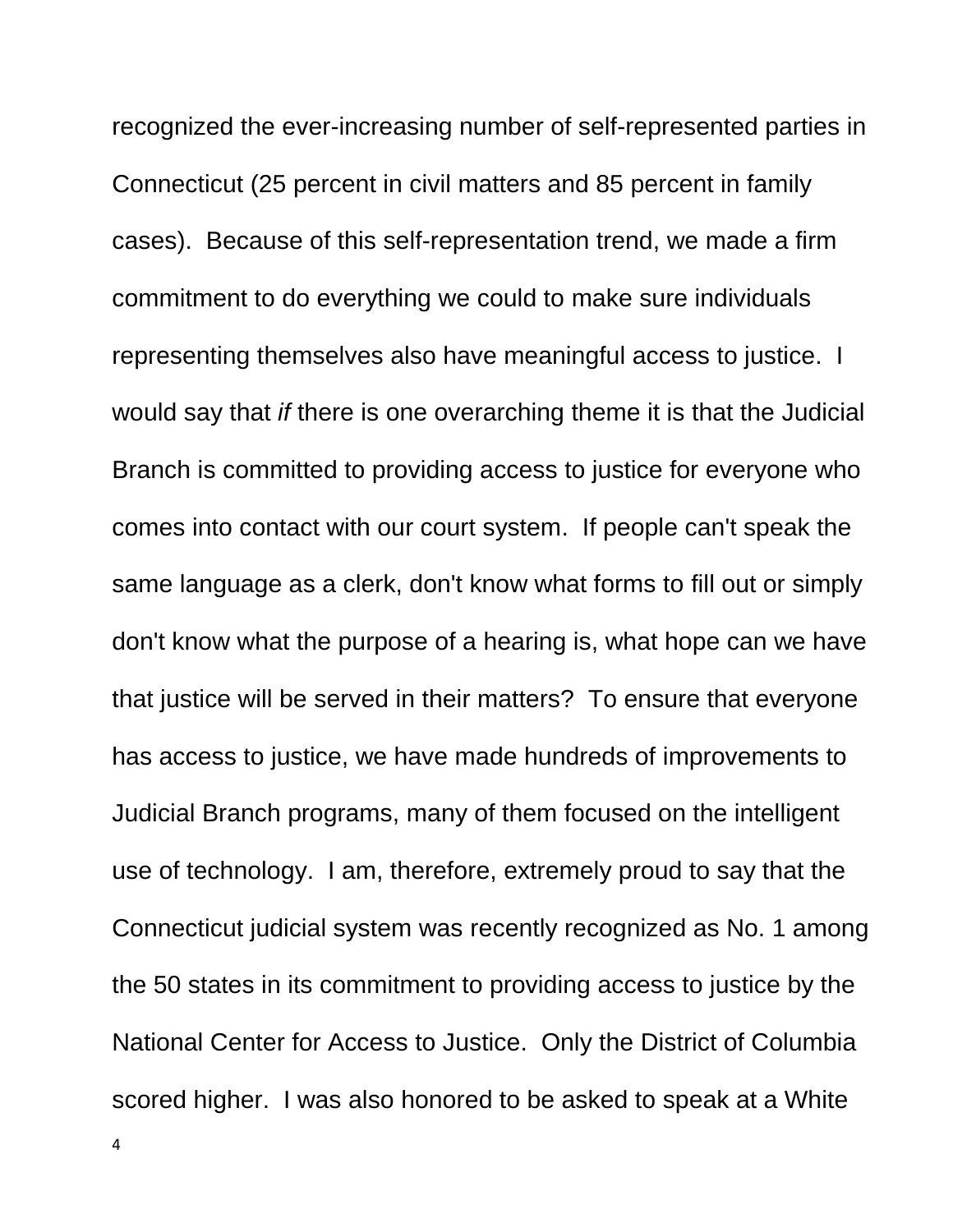House Forum on improving access to justice because of the many innovative ideas that the Connecticut Judicial Branch has implemented. Just a few examples of the changes we have made include the following:

- Last year, we used telephonic interpreting services over 13,000 times in 48 different languages. The service, known as Language Line, provides dual-handset phones that allow Branch staff to communicate with an individual with the assistance of an interpreter anywhere in the courthouse.
- We have sponsored two pro bono summits and, due to an enthusiastic response from the bar, have been able to establish thirteen Volunteer Attorney Day programs in eight different court locations, in which attorneys donate their time to assist members of the public in foreclosure, family and small claims matters. Volunteer attorneys are also on site to help with restraining orders in domestic violence cases. Many lawyers have stepped up to help self-represented parties who are trying to navigate the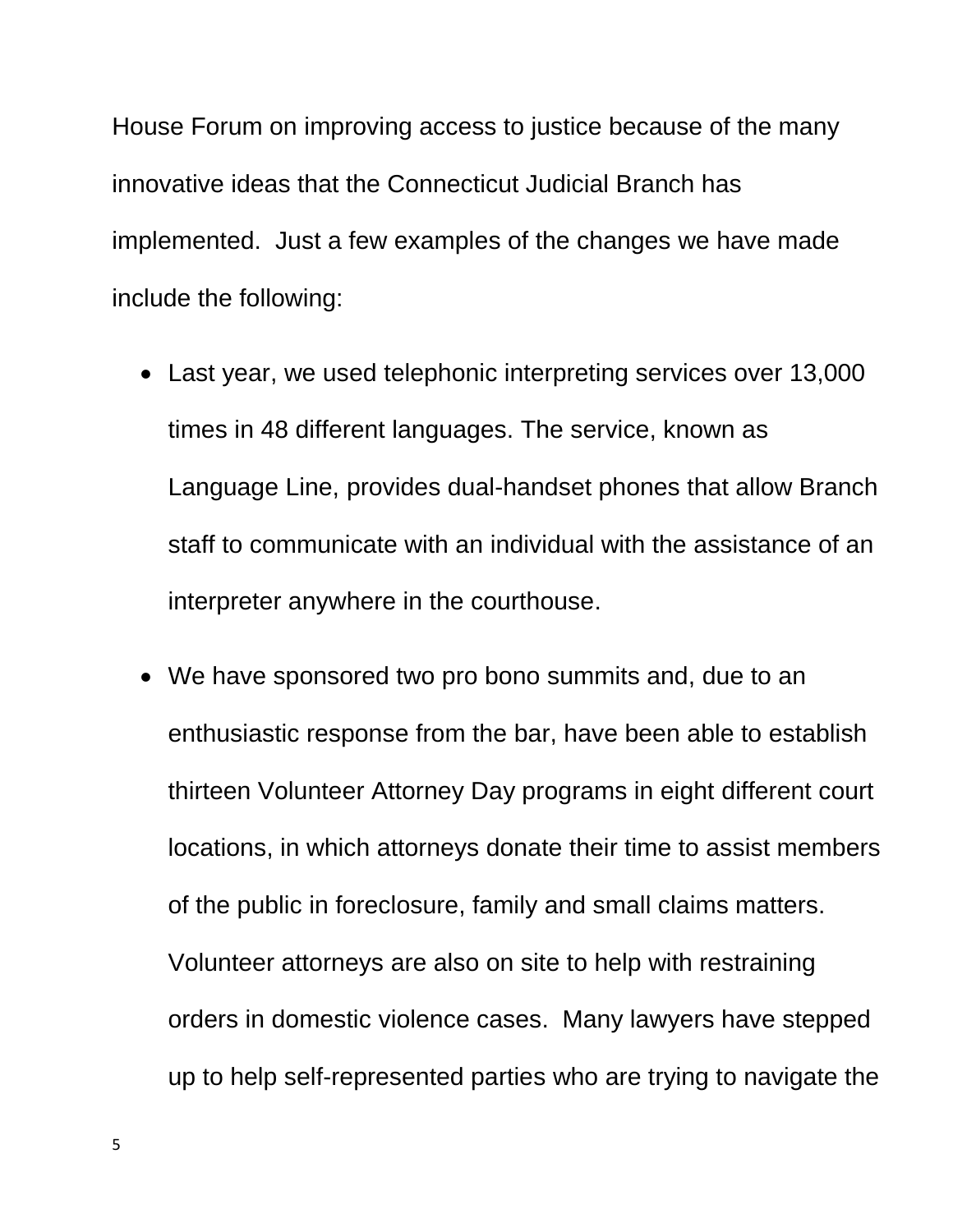court system and, to date literally thousands of people have taken advantage of these services.

- We have started using video-conferencing between courthouses where, for instance, lawyers sitting in Waterbury can now help self-represented parties who are in the New Britain courthouse.
- We have trained more than 130 Branch employees to serve as local contacts for people with disabilities who need an accommodation under the ADA when they come into contact with the judicial system.
- We established the first-in-the-nation Courthouse Observation Team to help ensure uniform and quality service, where staff go undercover to evaluate the level of service provided enabling us to provide direct feedback to our staff about how they are interacting with the public.
- To enhance access to justice in civil matters, I came up with an idea that has ultimately resulted in LawyerCorps Connecticut,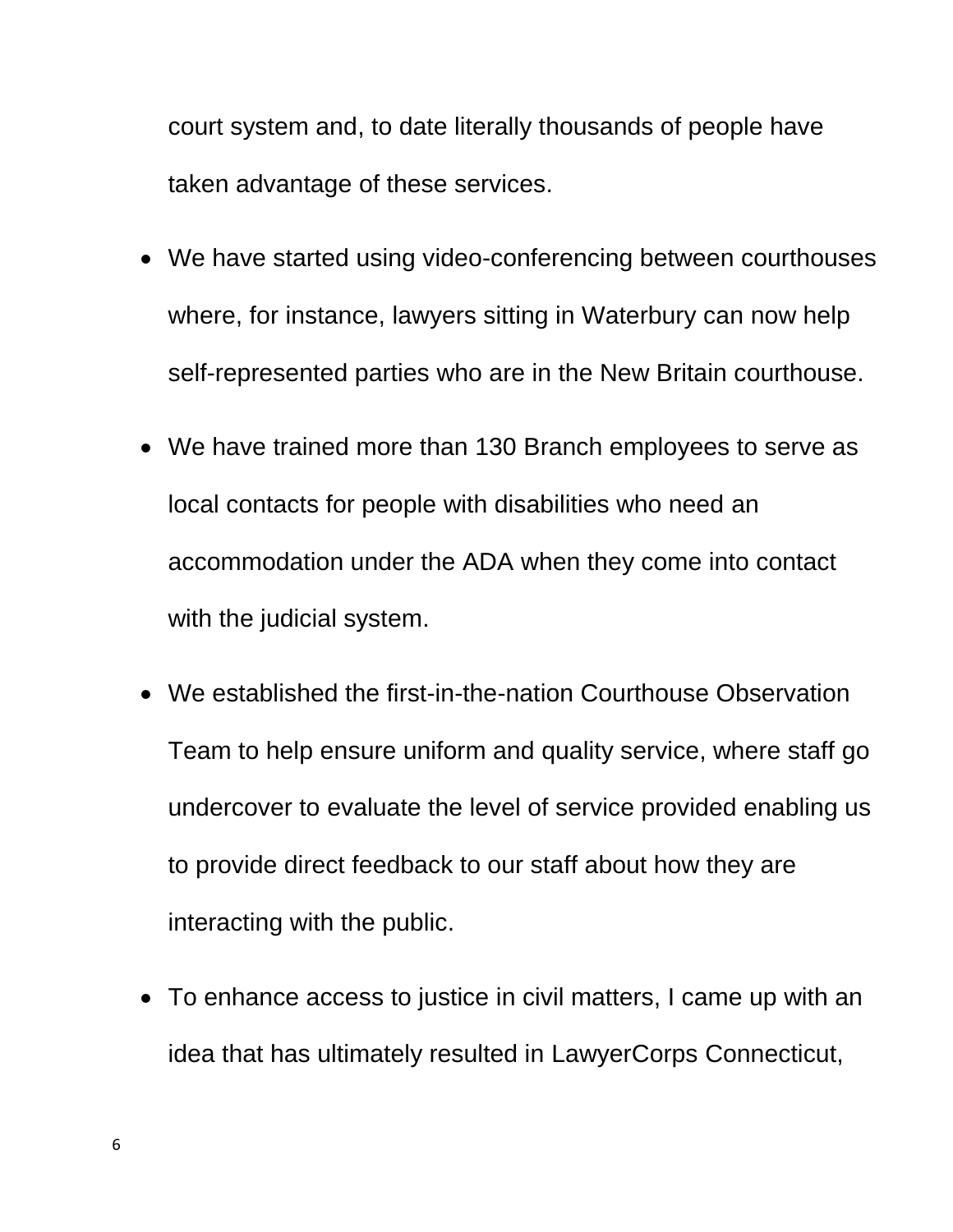which provides fellowships to attorneys who are selected to work with legal services organizations for a two-year period*.* This project was embraced by the business community in Connecticut which provides the funding and the legal aid organizations that oversee the work of the fellows. Three fellows were selected last month who will now be providing high-quality legal services to low-income people.

• Because of their extended hours and multiple locations, we are working closely with Connecticut's 225 public libraries so that we can provide self-represented people with written materials and tutorials about legal information and resources available within the Branch and the legal aid community.

In addition to continuing all of our initiatives from the first strategic plan, many of which have been implemented at minimal cost, I am proud to say we are now into our second five-year strategic plan where the focus is on civil and family reengineering. I would now like to turn to those initiatives. Again, one of the goals of this process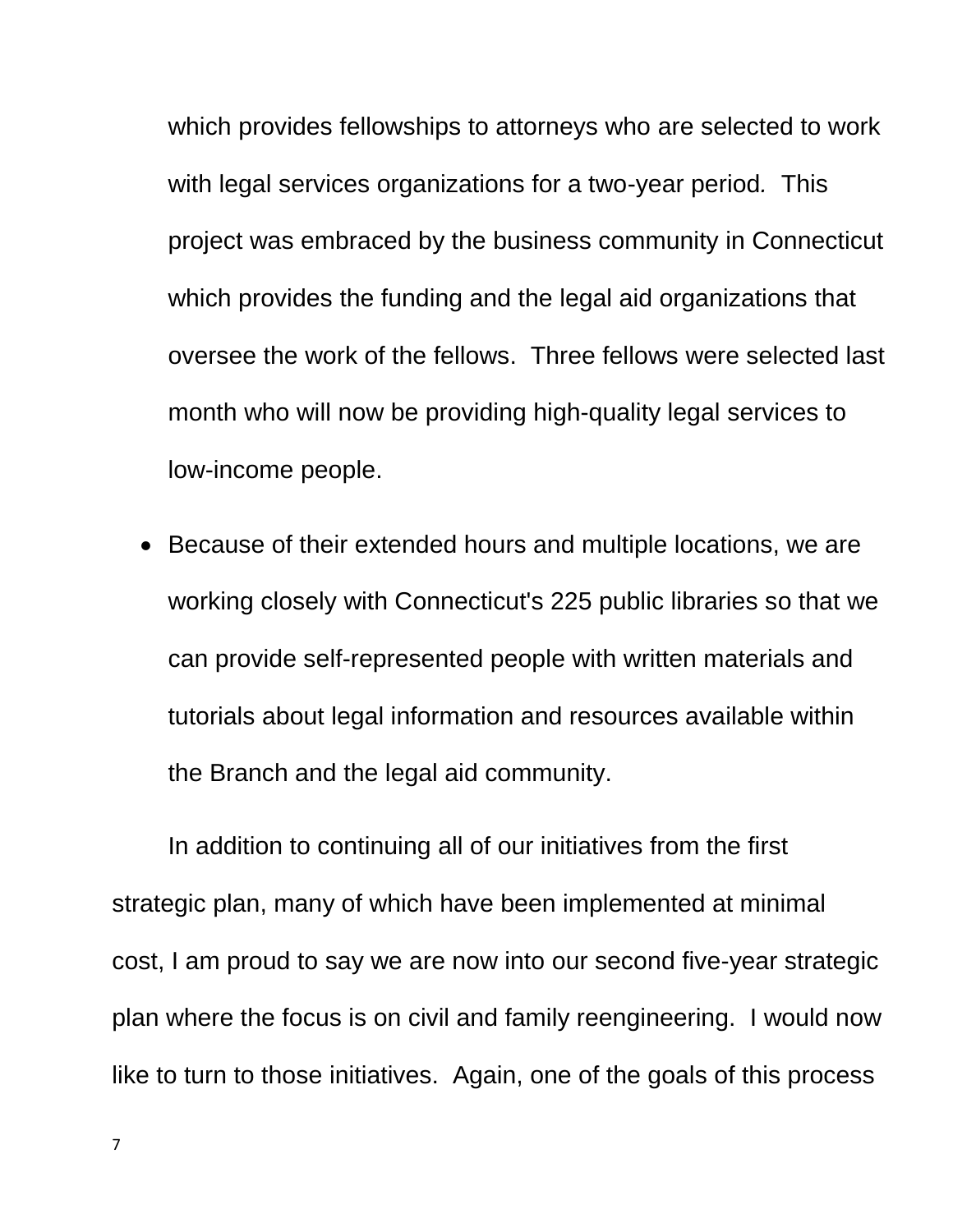is to improve access to justice for people representing themselves by reducing the cost of litigation and streamlining the court process.

As a result of the restructuring, we have implemented individual calendaring, so that in many civil cases one judge handles a matter from start to finish. This new system is in place in four judicial districts and we hope to have it statewide by the end of the year. Individual calendaring should offer many advantages, such as consistency in court rulings, reduced cost to the parties and a timelier resolution of disputes. We are also strongly encouraging the use of videoconferencing for status conferences and other case management matters to reduce the associated time and cost for lawyers and parties. Finally, we are also looking at developing a mediation center where experienced judges will be available to exclusively mediate cases in a proper environment.

Turning to family court, you know that the Judicial Branch implemented all of the changes that you enacted last session pursuant to Public Act 14-3 regarding the appointment of guardians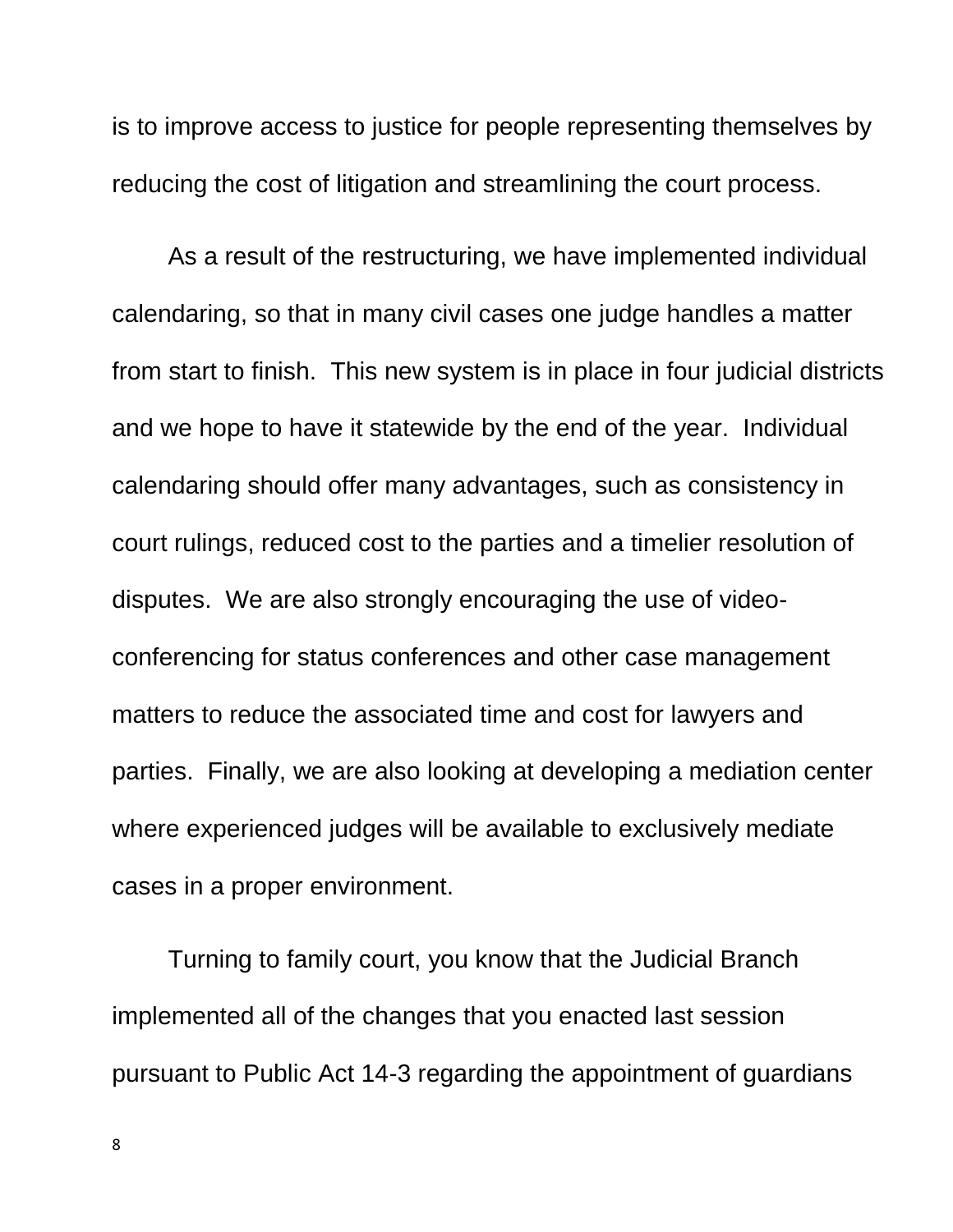ad litem. To put this in context, there are approximately 10,000 pending family cases. In nine out of ten cases, it's not necessary to appoint a GAL because the parties reach an agreement regarding custody either through their own efforts or with the assistance of our family relations officers. In the approximately 10 percent of cases where a GAL is appointed, this is done solely to aid the court in determining the best interest of the child when the parents cannot agree.

The judges have and will continue to receive training on the significant legislation that you passed recently and we will continue to monitor what effect these changes are having. We are also making additional changes because the Branch believes that there is still more we can and should do to improve the family court system.

In order to come up with the best plan, we conducted an independent survey of family court users. To accomplish this, we contracted with an independent marketing research company to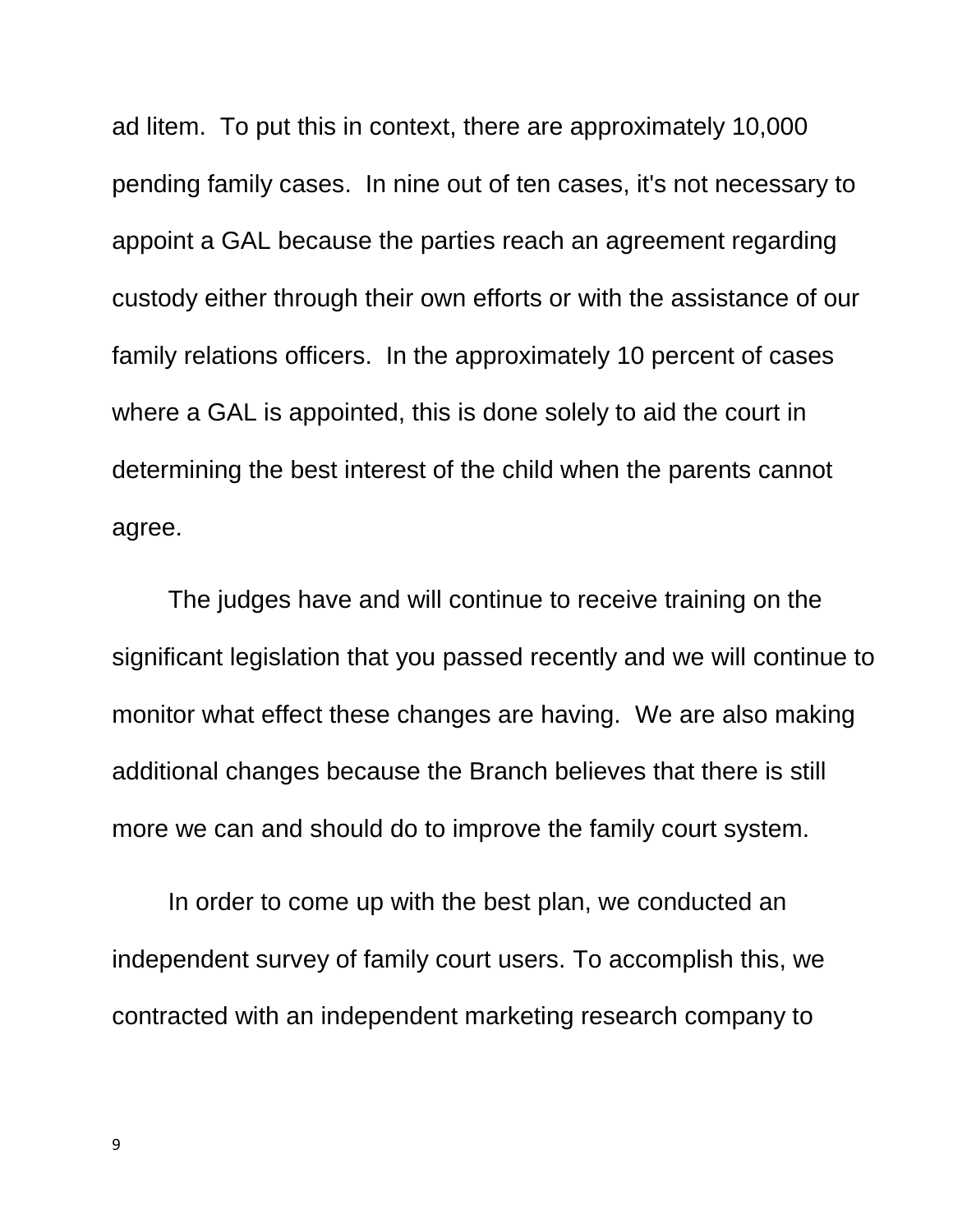conduct a survey of 1,000 people who had taken part in a family court case, randomly selected by the research company.

The survey indicated that 73 percent of the respondents were satisfied or somewhat satisfied with their overall court experience. Significantly, our staff received a 78 percent positive rating. This is a fairly good number when you consider the fact that the vast majority of people who walk through a family courthouse door understandably would rather be anywhere else than in our courthouses getting a divorce.

We learned from the survey, however, that respondents felt the process took too long and that rulings were not always consistent. To respond to these concerns we plan to implement an individual calendaring pilot program for family matters starting in September. Under this model, one judge would handle certain family cases from start to finish. We also confirmed through the survey that a number of respondents had concerns about the GAL system which, as I mentioned earlier, we are addressing through the comprehensive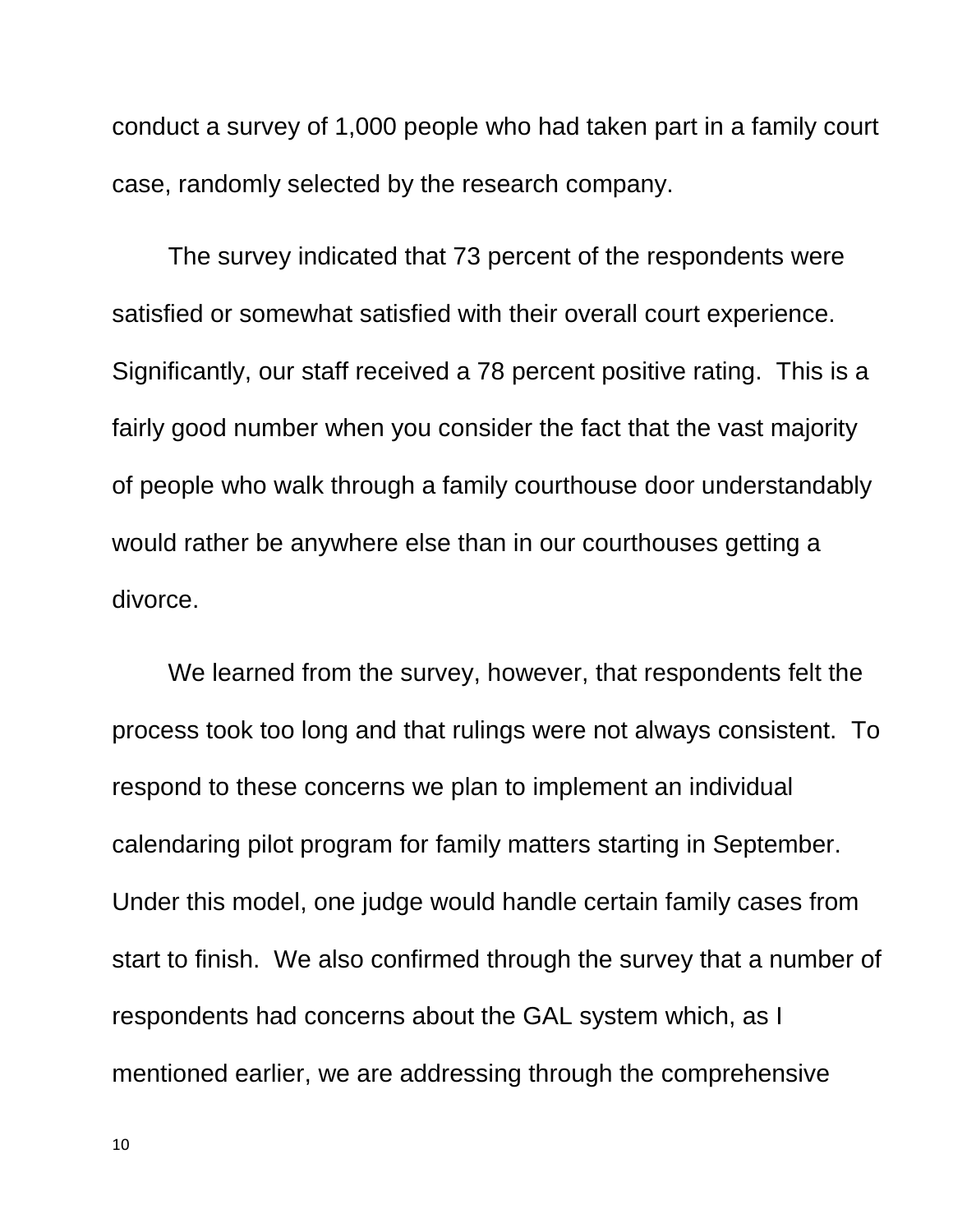legislation that was passed and which we continue to work to improve.

We are also seeking legislation to develop a simpler process for people who want to divorce, have no children and who agree on the terms of their dissolution. Under this model, judges could grant the divorce "on the papers," without the parties having to appear in court. Clearly, the parties would benefit, but so would other individuals in family court because this process would allow the court to more effectively allocate resources based on the complexity of a case.

Finally, despite very limited resources, the Judicial Branch recently hired sixteen more family relations counselors dedicated to helping mediate family cases and we will also be piloting a program where family relations counselors will assist parents in resolving postjudgment dissolution and custody matters at no cost to the parties. This type of program in other states has shown a 25 to 33 percent reduction in post judgment activity.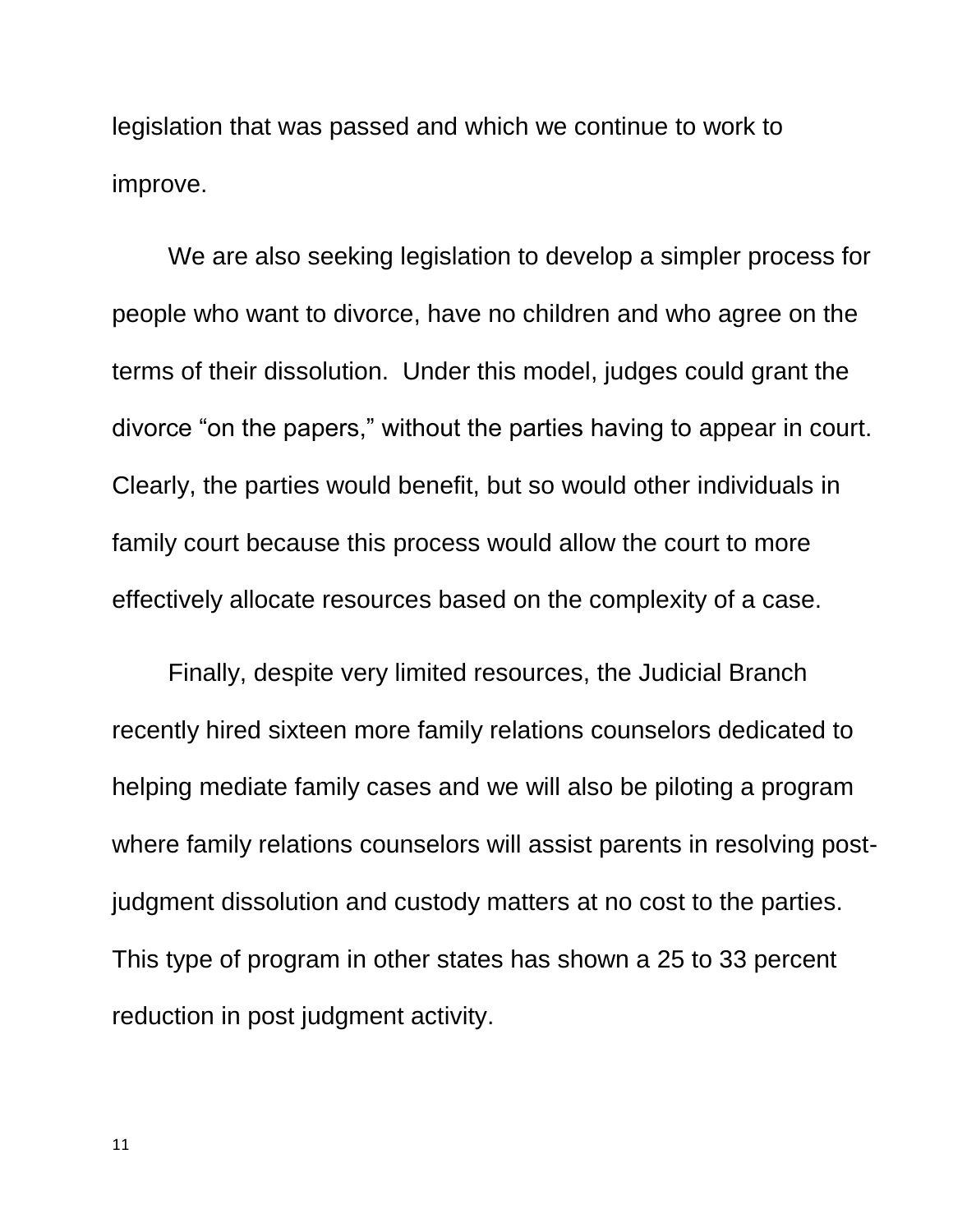In sum, I have been and remain committed to examining and improving all aspects of our family courts. We will continue to work hard and make improvements that benefit the families we serve, recognizing the emotional and financial burden that dissolution of marriage and determinations of child custody present.

I would now like to turn to another priority of mine over the last eight years and address three topics regarding diversity: first, diversity within the Judicial Branch's work force; second, diversity on the bench; and last, serving a diverse community.

Regarding Branch employees, we have worked hard to increase diversity because it is essential that we represent the face of the people we serve. As a result, I am pleased to report that by the end of 2014, we increased minority representation in our workforce to 31 percent.

With respect to enhancing diversity on the bench, while I understand that it is the responsibility of the Executive Branch to nominate candidates for judgeships and that it is the Legislature's role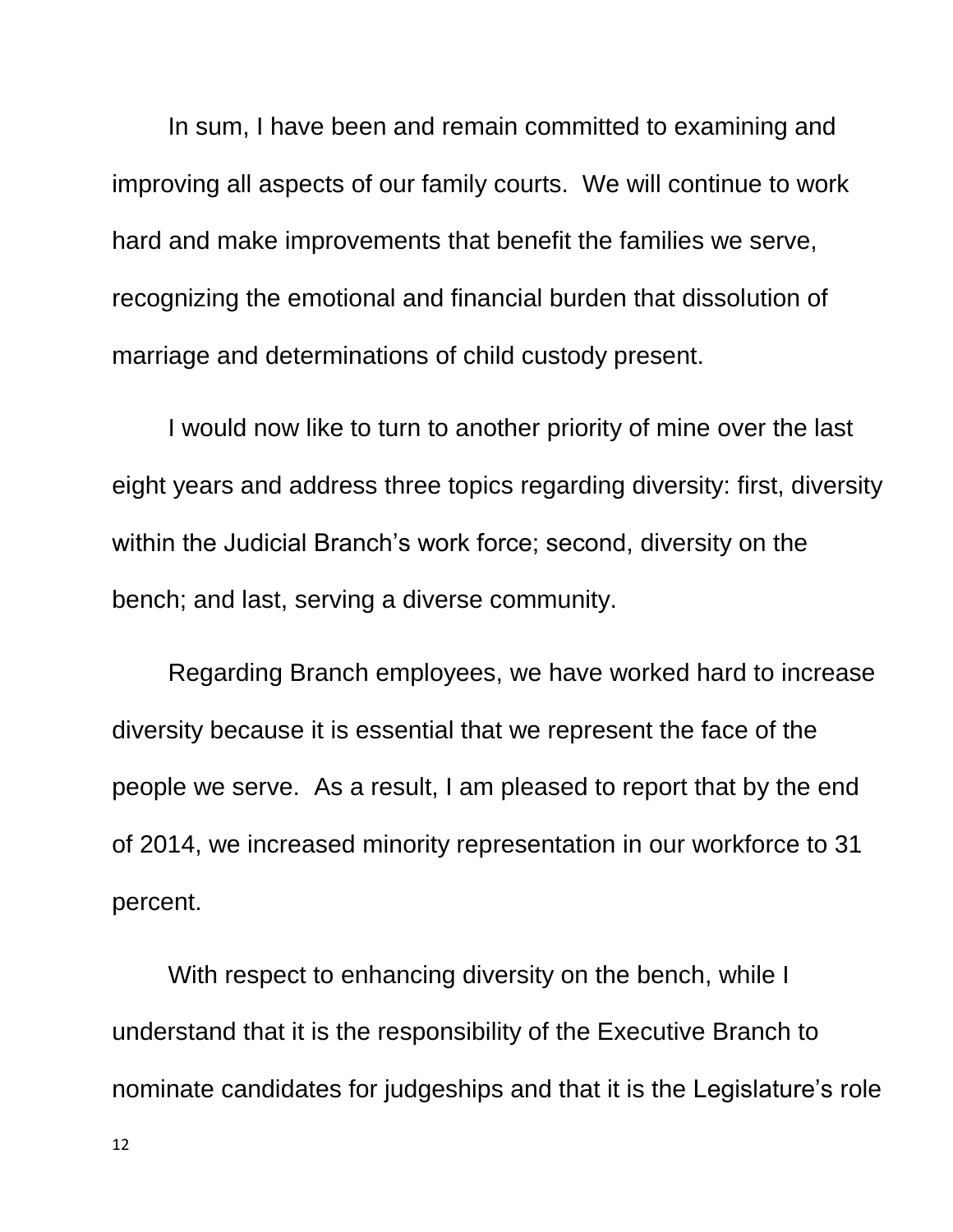to review and approve these candidates, I also believe that it is appropriate for the Judicial Branch to encourage qualified minority attorneys to apply for judgeships.

To that end, eight years ago I began meeting regularly with representatives of the minority bar associations. As we began talking about diversity, we agreed that many attorneys were unfamiliar with and/or intimidated by the process of becoming a judge. To address this concern, the leadership of the minority bar associations, enlisting the help of judges and court staff, organized multiple forums for attorneys who were interested in learning about the process.

Thanks to the efforts of all three branches, the percentage of minority judges serving in our state courts increased to approximately 22 percent by the end of 2014. We can all take pride in this step forward.

Finally, in serving a diverse community, we must address headon any issue of mistrust of the criminal justice system and, for purposes of today's discussion, the courts. As I hope my previous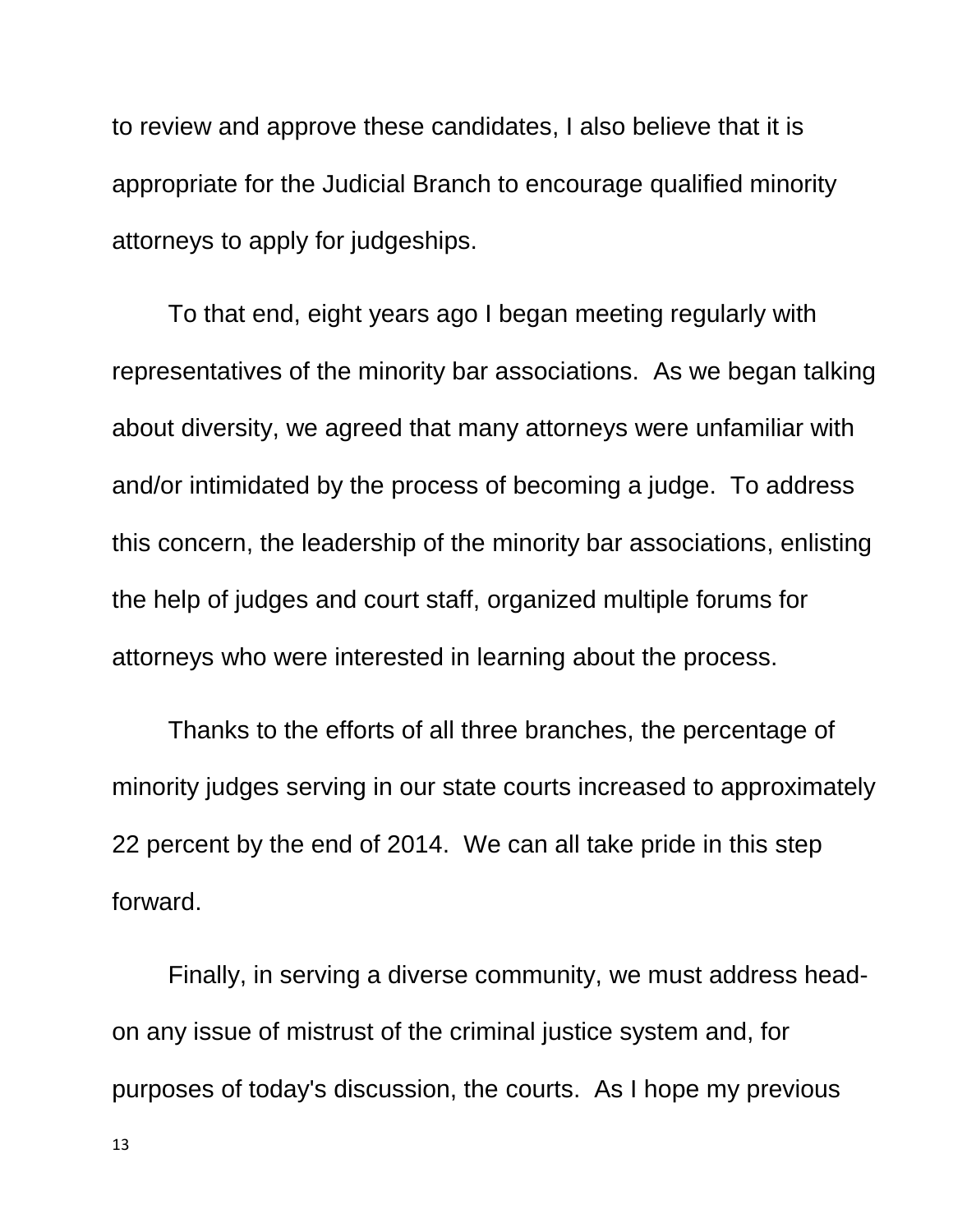comments have made clear, we have taken many concrete steps to enhance trust and confidence in the court system by making it more accessible and by making us more accountable. We have also conducted, and will continue to conduct, regular training for both judges and staff addressing implicit bias, and understanding and respecting diversity so that we are responsive and respectful of the needs of all who we interact with.

Finally, turning to my other function as Chief Justice of the Supreme Court, I'd like to now address just a couple of points.

Beginning with the September, 2009 term, the Supreme Court began to hear cases en banc with all seven justices hearing every case in which there are no disqualifications as opposed to previously sitting in random panels of five. This policy recognizes that the public has an interest in having every justice hear and decide every case, whenever possible.

Even with the justices now sitting en banc, the Supreme Court hears between 120 and 135 cases a year, and from 2011 through